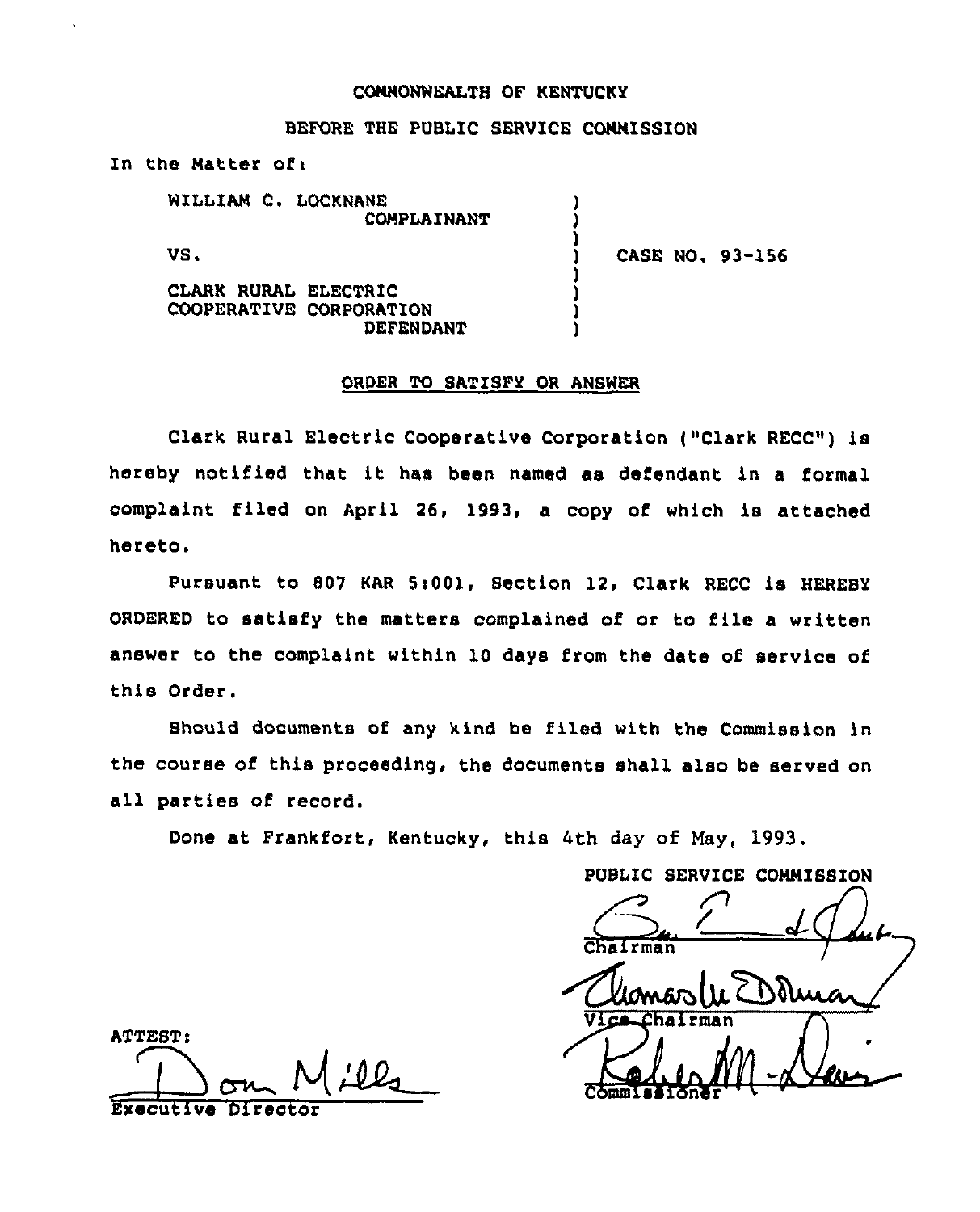# **COMMONWEALTH OF RENTUCKY**

# BEFORE THE PUBLIC SERVICE CONNISSION RECEIVED

In the Matter of: APR 26 1993 William C Cockwante **PUBLIC SERVICE**  $93 - 156$ VS. Clack Rupal Electric Coop. Corp. **COMPLAINT** The complaint of  $\frac{(\bigcup_{i=1}^{n}||\bigcup_{i=1}^{n}C_{i} \angle \bigcup_{i=1}^{n}A_{i}U_{i} \bigcup_{i=1}^{n}C_{i}}{(Var_{i} - E_{i}||I_{i} - Name)}$  respectfully shows: William C LockNANO  $(a)$  $350$  whippopensill LD.  $F$ <u>aavktoat</u> ky 4060/ (b) Clark RECC wwehester K 4039/ That:  $\frac{d}{dx}$   $\frac{d}{dx}$   $\frac{d}{dx}$   $\frac{d}{dx}$   $\frac{d}{dx}$   $\frac{d}{dx}$   $\frac{d}{dx}$   $\frac{d}{dx}$   $\frac{d}{dx}$  (Describe hede, attaching additional sheets if  $(c)$ Me text on my property, After I Talked with Then and Exploied That They Chunged me we fait hy did out off my electric after

**Continued on Next Page**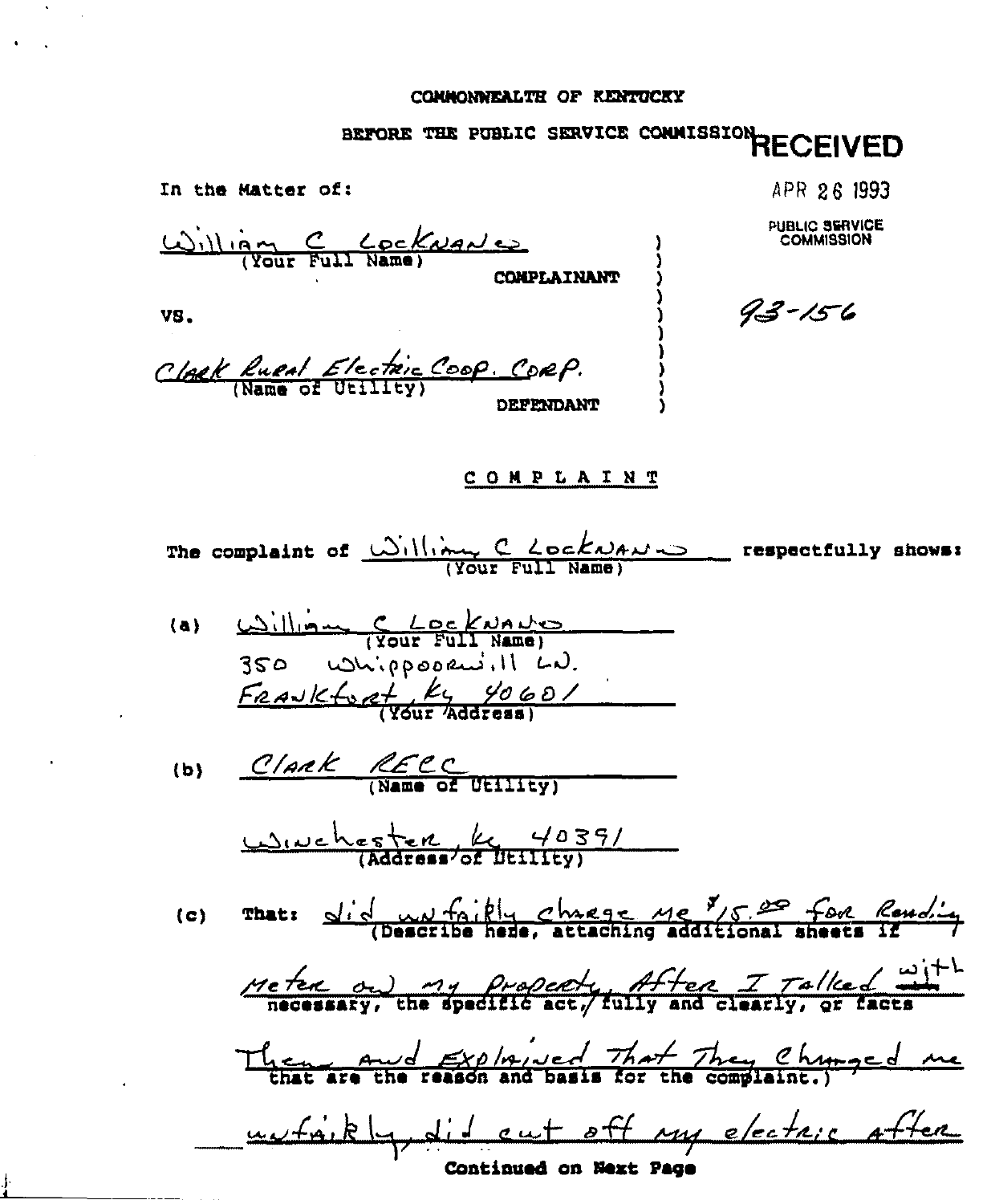Formal Complaint

We Gookways vs Clark RECC

Page 2

State + period of Almost syears for Now-Payment of Sill. MR. Du Vall of Clark RECC stated First Thrat I was cut off for New-Payment of Billwhich was not True, when I product To Mes. Convidery of P.S.C. That Fact he said They did it, Because They Could (in 50  $\frac{76 \text{ hwe}}{19000}$  the  $\frac{e}{100}$ Wherefore, complainant asks \_ Two of fact on with no Recouncet on discourse + Fees rud The unfair of the Reading Fee (plus whetever exten changes) dropped 50 to can ge or with our Lives Dated at  $f_{\text{A} \text{put}}/f_{\text{A} \text{out}}$ , Kentucky, this  $\frac{1}{2}$  day of  $\frac{A}{P}$  $\frac{1993}{100}$ Welling Chat

MARY's Coles feastlest by